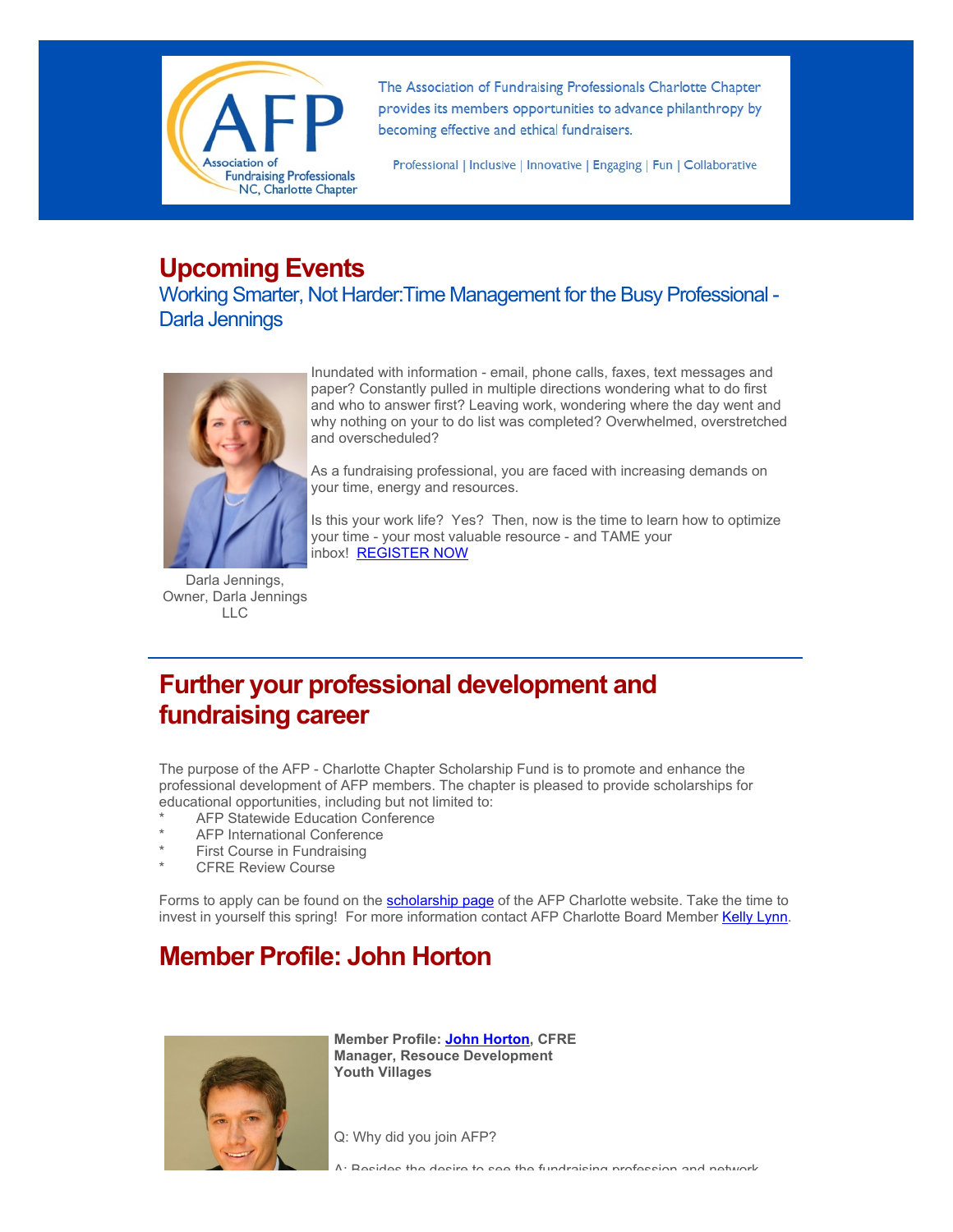

A: Besides the desire to see the fundraising profession and network continue to improve locally....because I was asked. It sounds trite, but I think it speaks to the core of what we do - engaging and asking people who are aligned with "XYZ" mission. A colleague once told me, "When it comes to asking someone for the time/talent/treasure, don't say 'no' for them."

Q: What would you say to others who are considering AFP

membership?

[A: Do it. It means that you're taking those little extra steps to make yourself better. Read full](http://www.afp-charlotte.org/customers/102012921065393/filemanager/Horton_John_Member_Profile.pdf) interview

## **Legislative News**

**What are your donor's thinking about?**

President Obama renewed his call to limit the percentage of income that wealthy donors can write off for gifts to charity.

- Proposal was included in the White House's 2013 budget plan represents the 5th call during this presidency to limit the charitable deduction.
- Limits the value of the itemized deduction to 28% for couples with incomes of more than \$250,000 and individuals with incomes of more than \$200,000.
- Two other proposals in the budget plan could impact giving by wealthy donors
	- Proposed that every household with more than \$1 million in earnings annually would be required to pay at least 30% of their income in taxes which may dampen how much these individuals give to charity
	- $\circ$  Proposed estate tax levels 45% tax with the first \$3.5 million exempt (today, 35% tax with the first \$10.0 million exempt) This change could create a significant incentive for donors to give to charity to reduce the amount subject to large estate taxes. [More Info](http://philanthropy.com/article/Charities-Oppose-Obama-Plan-on/130776/)

### **Positions Available**

**Fundraising Updates**

**Johnson & Wales University Director of Development and Alumni Relations** 

#### **[AFP International Conference](http://conference.afpnet.org/register_now.cfm)**

**Salemtowne Development Director**

[More Information on Jobs](http://afp-charlotte.org/executivereferrals.html)





**Questions? [Contact the AFP Board](http://afp-charlotte.org/2012board.html)**